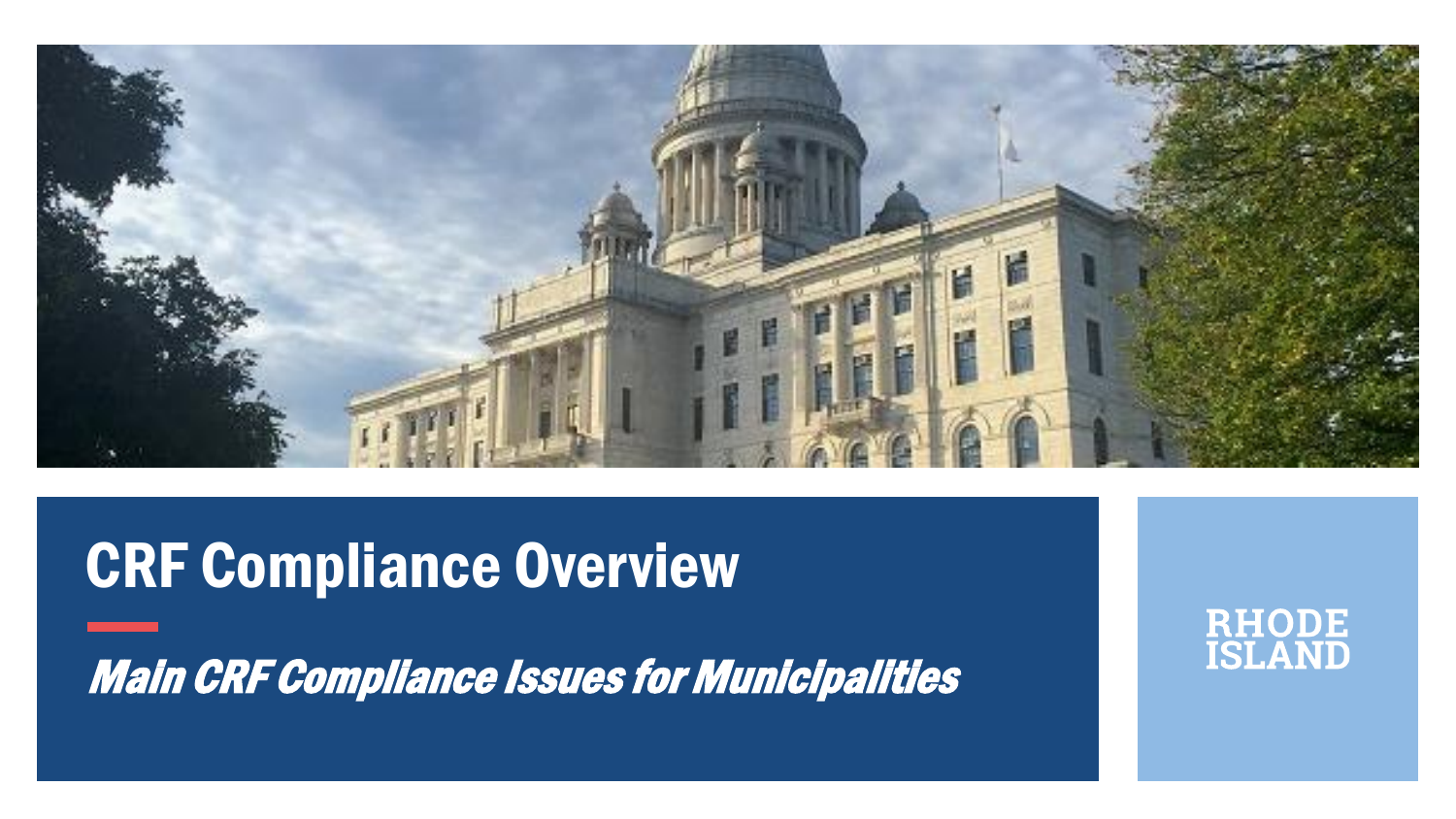# Coronavirus Relief Fund: Essential Requirements

There are three main criteria from the CARES Act for determining CRF eligibility.

Costs are "necessary" if the responsible official makes a reasonable judgment that they are "reasonably necessary" to either:

- $\checkmark$  respond directly to the emergency, such as by addressing medical or public health needs, or
- ✓ incurred to respond to second-order effects of the emergency, such as by providing economic support to those suffering from employment or business interruptions due to COVID-19-related business closures.

Costs must not be accounted for in the enacted FY20 budget. A cost satisfies this element if

- $\checkmark$  the cost cannot lawfully be funded using a line item, allotment, or allocation within the enacted FY20 budget, or
- the cost is for a substantially different use from any expected use of funds in such a line item, allotment, or allocation.

#### Necessary **Unbudgeted Incurred by 12/30**

Costs must be "incurred" between 3/1/20 and 12/30/20. Generally speaking, for a cost for a service or good to be considered to have been incurred in the covered period, performance or delivery for the service or good must

- $\checkmark$  occur between 3/1/20 and 12/30/20, and
- $\checkmark$  need to occur between 3/1/20 and 12/30/20.

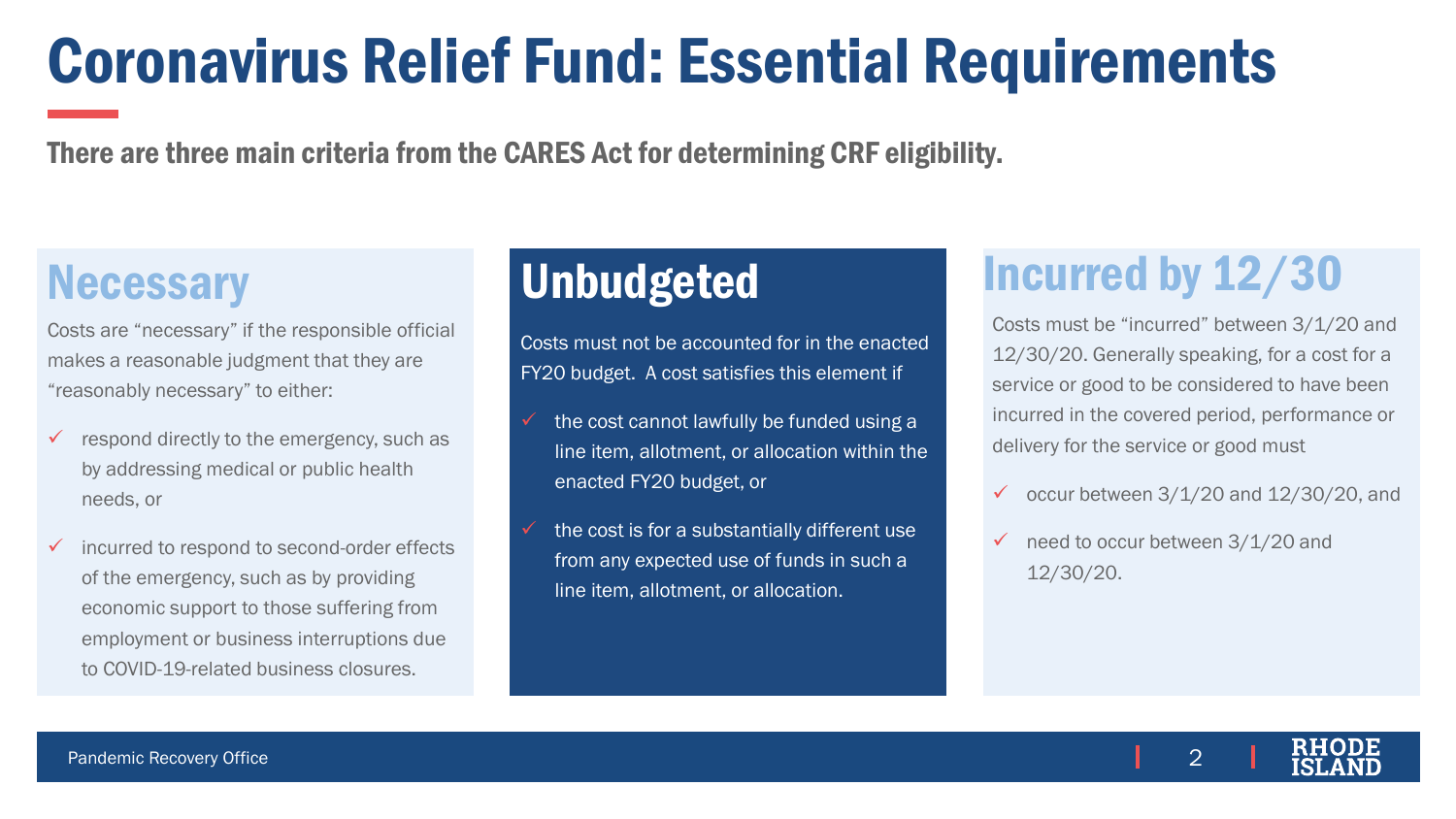# U.S. Treasury's Interpretations of CRF Rules

U.S. Treasury has interpreted CRF in guidance and FAQs that it has updated from time to time

#### • [Treasury Guidance](https://home.treasury.gov/system/files/136/Coronavirus-Relief-Fund-Guidance-for-State-Territorial-Local-and-Tribal-Governments.pdf)

- Defines "necessary," "unbudgeted," and "cost incurred by 12/30"
- Provides examples of eligible and ineligible uses
- Contains detailed discussion of what public sector payroll is eligible for CRF funding

#### • [Treasury FAQs](https://home.treasury.gov/system/files/136/Coronavirus-Relief-Fund-Frequently-Asked-Questions.pdf)

- Address many common scenarios
- Implicitly set out additional rules through the answers given
- Guidance and FAQs last updated on September 2. Unclear if future updates forthcoming.

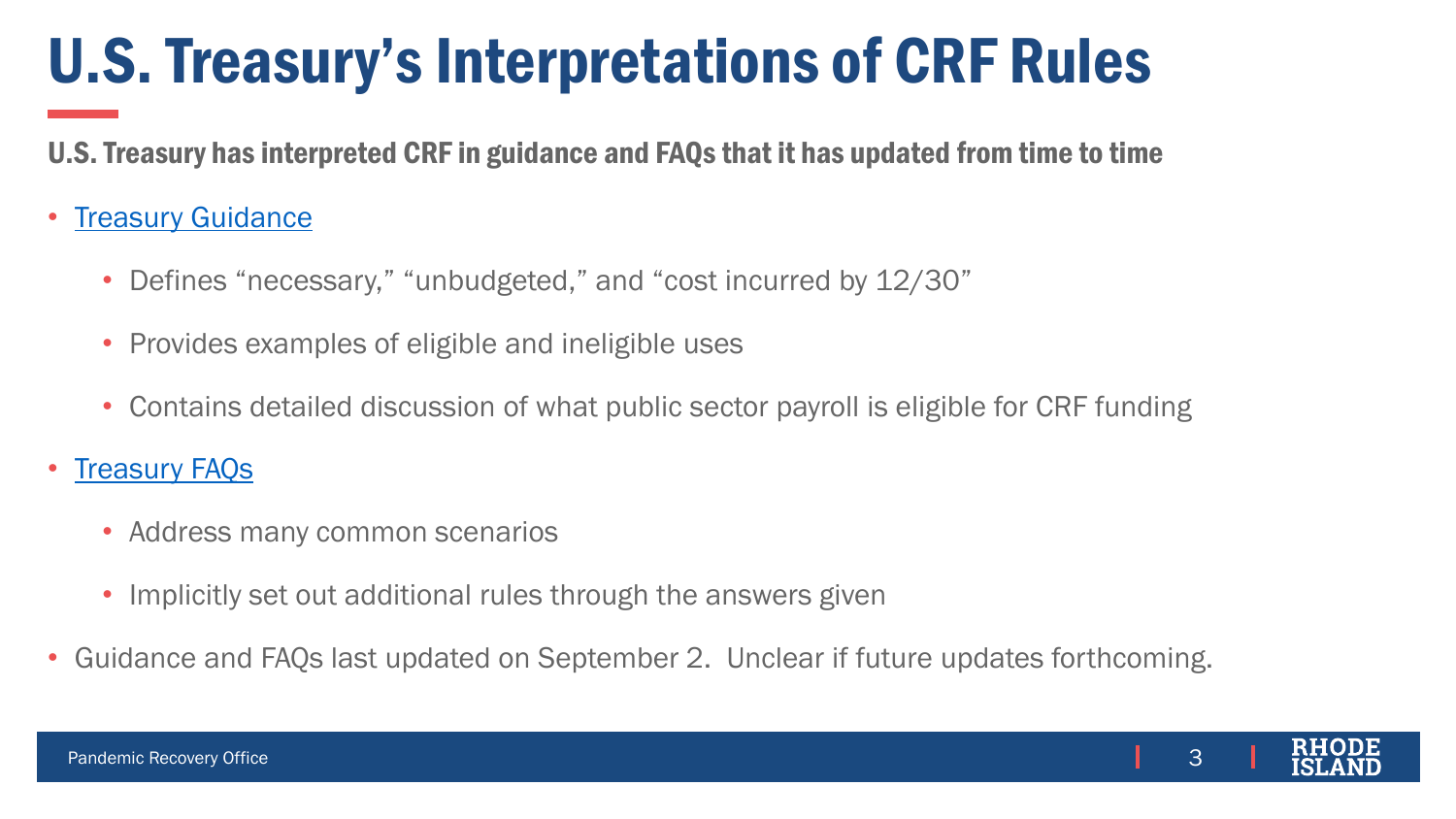# U.S. Treasury OIG's Oversight of CRF

U.S. Treasury Office of Inspector General monitors and oversees use of CRF

- Treasury OIG determines if uses of CRF are ineligible
	- State of Rhode Island will owe to federal government any amounts used for ineligible purposes

\*\*\*State of Rhode Island is liable for ineligible uses by entities it gives CRF money to\*\*\*

- State, through its agreement with CRF recipients, requires CRF recipients to pay back to state any amounts used for ineligible purposes
- Treasury OIG has issued detailed reporting and record keeping requirements
	- State of Rhode Island is responsible for reporting and record keeping
	- State, through program design and agreements, captures necessary information and requires record retention.

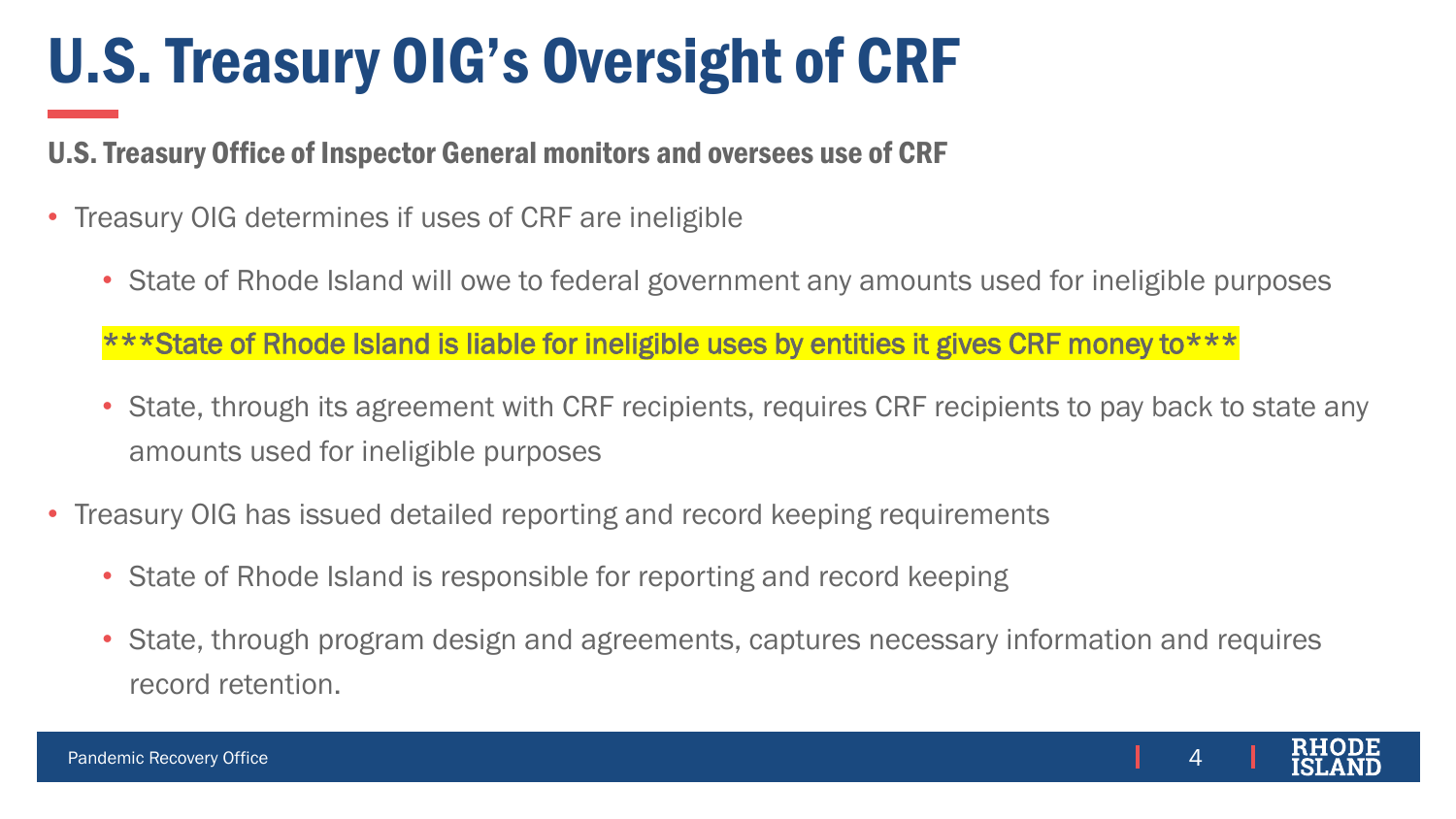# Coronavirus Relief Fund: Essential Requirements

There are three main criteria from the CARES Act for determining CRF eligibility.

Costs are "necessary" if the responsible official makes a reasonable judgment that they are "reasonably necessary" to either:

- $\checkmark$  respond directly to the emergency, such as by addressing medical or public health needs, or
- ✓ incurred to respond to second-order effects of the emergency, such as by providing economic support to those suffering from employment or business interruptions due to COVID-19-related business closures.

Costs must not be accounted for in the enacted FY20 budget. A cost satisfies this element if

- $\checkmark$  the cost cannot lawfully be funded using a line item, allotment, or allocation within the enacted FY20 budget, or
- the cost is for a substantially different use from any expected use of funds in such a line item, allotment, or allocation.

#### Necessary **Unbudgeted Incurred by 12/30**

Costs must be "incurred" between 3/1/20 and 12/30/20. Generally speaking, for a cost for a service or good to be considered to have been incurred in the covered period, performance or delivery for the service or good must

- $\checkmark$  occur between 3/1/20 and 12/30/20, and
- $\checkmark$  need to occur between 3/1/20 and 12/30/20.

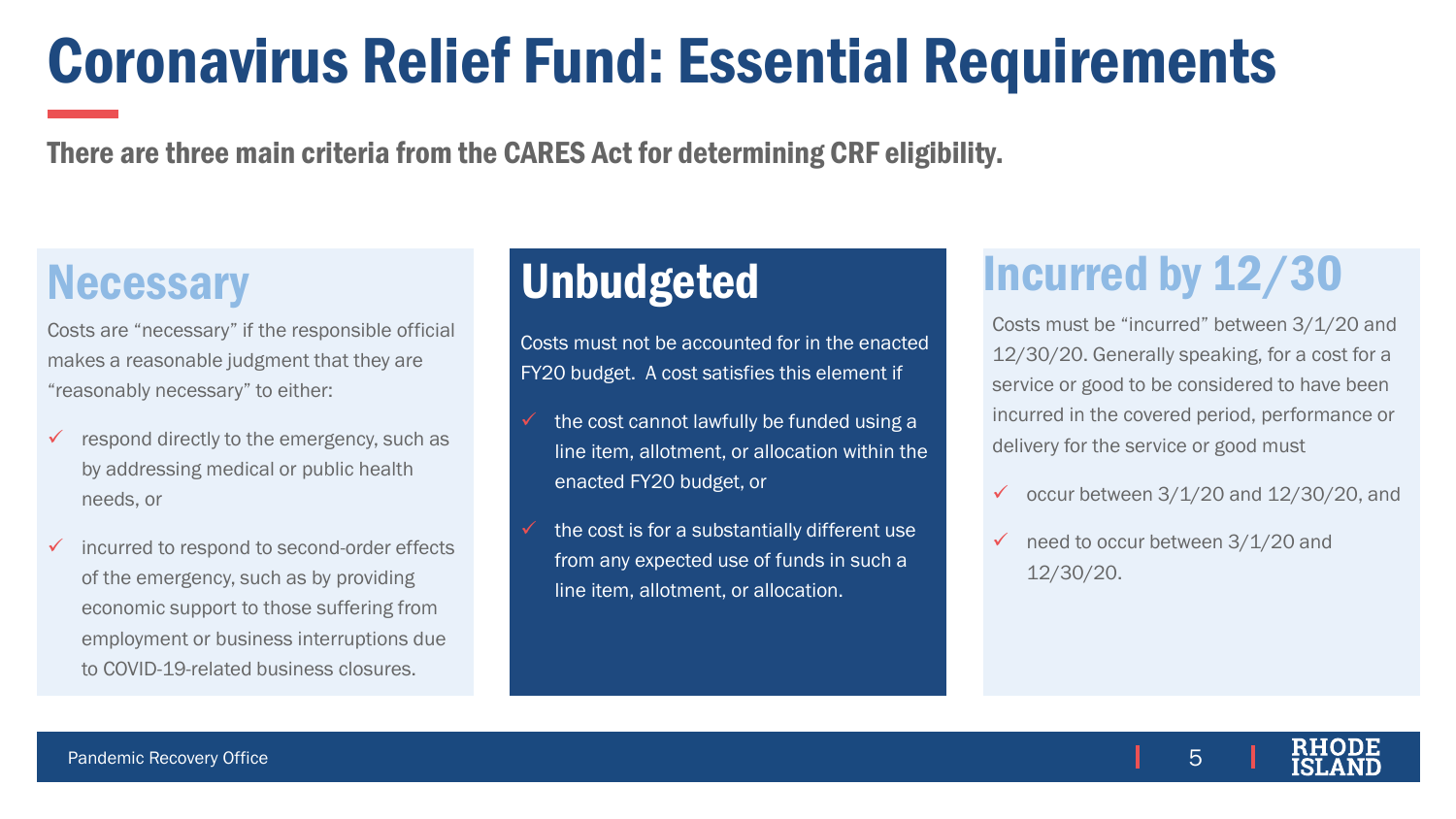#### What Costs Are "Necessary" Due to COVID Emergency?

#### Examples of costs that could be necessary:

- Expenses for communication and enforcement by State, territorial, local, and Tribal governments of public health orders related to COVID-19.
- Expenses for sanitizing products and PPE for medical personnel, police officers, social workers, child protection services, and child welfare officers, direct service providers for older adults and individuals with disabilities in community settings, and other public health or safety workers in connection with the COVID-19 public health emergency.
- Expenses for disinfection of public areas and other facilities in response to the COVID-19 public health emergency.
- Expenses to improve telework capabilities for public employees to enable compliance with COVID-19 public health precautions.
- Expenses for food delivery to residents, including, for example, senior citizens and other vulnerable populations, to enable compliance with COVID-19 public health precautions.

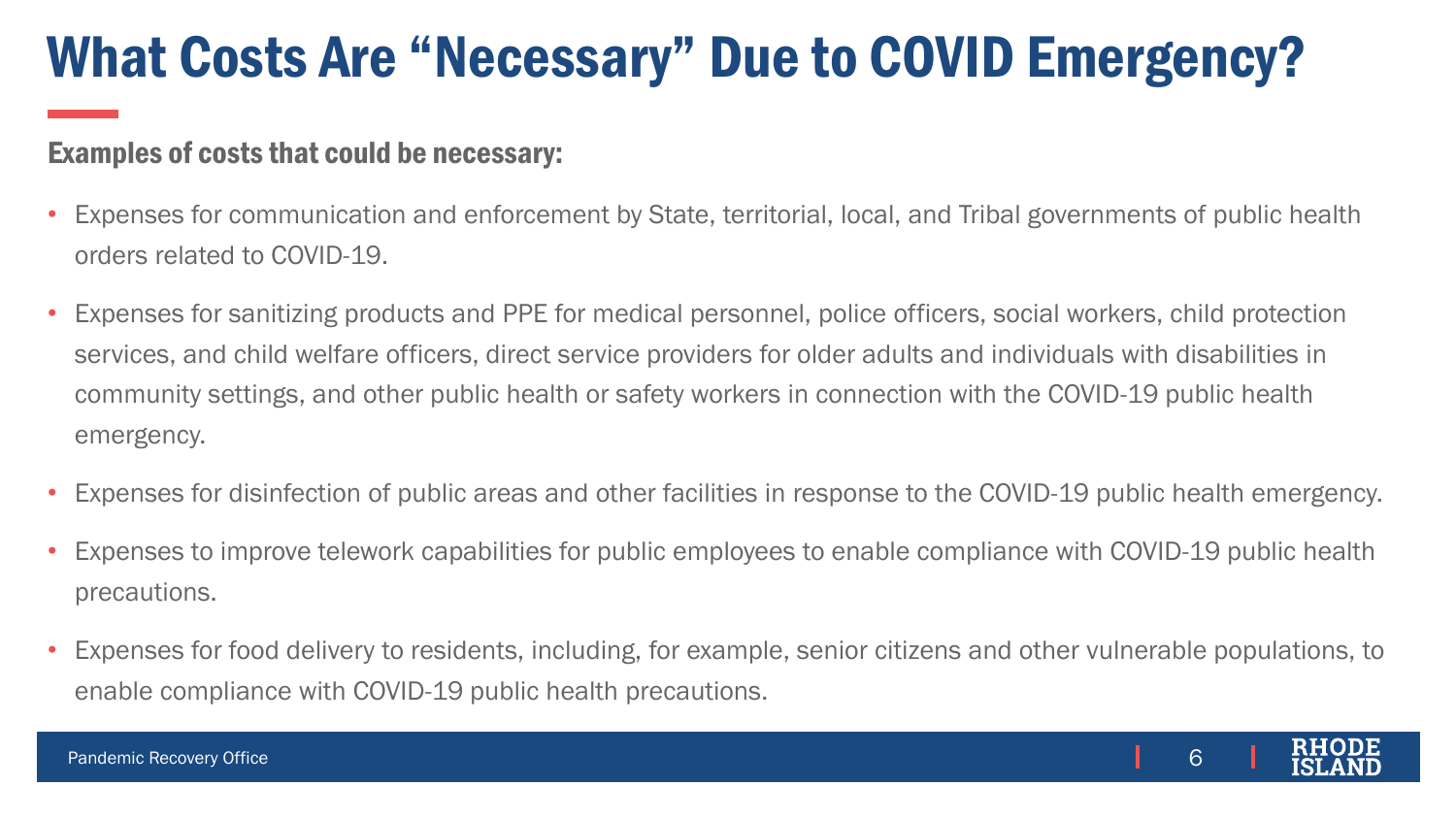# How to determine whether cost is "necessary"?

• Refer to list of eligible and ineligible examples in [Treasury Guidance:](https://home.treasury.gov/system/files/136/Coronavirus-Relief-Fund-Guidance-for-State-Territorial-Local-and-Tribal-Governments.pdf) Is the cost listed as example of eligible or ineligible uses?

• Refer to the Treasury FAOs: Does an FAO indicate that the cost is eligible or ineligible?

• Consult the state Pandemic Recovery Office for uncertain costs

#### Nonexclusive examples of eligible expenditures

Eligible expenditures include, but are not limited to, payment for:

- 1. Medical expenses such as:
- COVID-19-related expenses of public hospitals, clinics, and similar facilities.
- Expenses of establishing temporary public medical facilities and other measures to increase COVID-19 treatment capacity, including related construction costs.
- Costs of providing COVID-19 testing, including serological testing.
- Emergency medical response expenses, including emergency medical transportation, related to COVID-19.
- Expenses for establishing and operating public telemedicine capabilities for COVID-19related treatment.
- 2. Public health expenses such as:
- Expenses for communication and enforcement by State, territorial, local, and Tribal governments of public health orders related to COVID-19.
- Expenses for acquisition and distribution of medical and protective supplies, including sanitizing products and personal protective equipment, for medical personnel, police officers, social workers, child protection services, and child welfare officers, direct service providers for older adults and individuals with disabilities in community settings, and other public health or safety workers in connection with the COVID-19 public health emergency.

#### 18. May payments from the Fund be used to assist individuals with enrolling in a government benefit program for those who have been laid off due to COVID-19 and thereby lost health insurance?

Yes. To the extent that the relevant government official determines that these expenses are necessary and they meet the other requirements set forth in section 601(d) of the Social Security Act outlined in the Guidance, these expenses are eligible.

19. May recipients use Fund payments to facilitate livestock depopulation incurred by producers due to supply chain disruptions?

Yes, to the extent these efforts are deemed necessary for public health reasons or as a form of economic support as a result of the COVID-19 health emergency.

20. Would providing a consumer grant program to prevent eviction and assist in preventing homelessness be considered an eligible expense?

Yes, assuming that the recipient considers the grants to be a necessary expense incurred due to the COVID-19 public health emergency and the grants meet the other requirements for the use of Fund payments under section 601(d) of the Social Security Act outlined in the Guidance. As a general matter, providing assistance to recipients to enable them to meet property tax requirements would not be an eligible use of funds, but exceptions may be made in the case of assistance designed to prevent foreclosures.

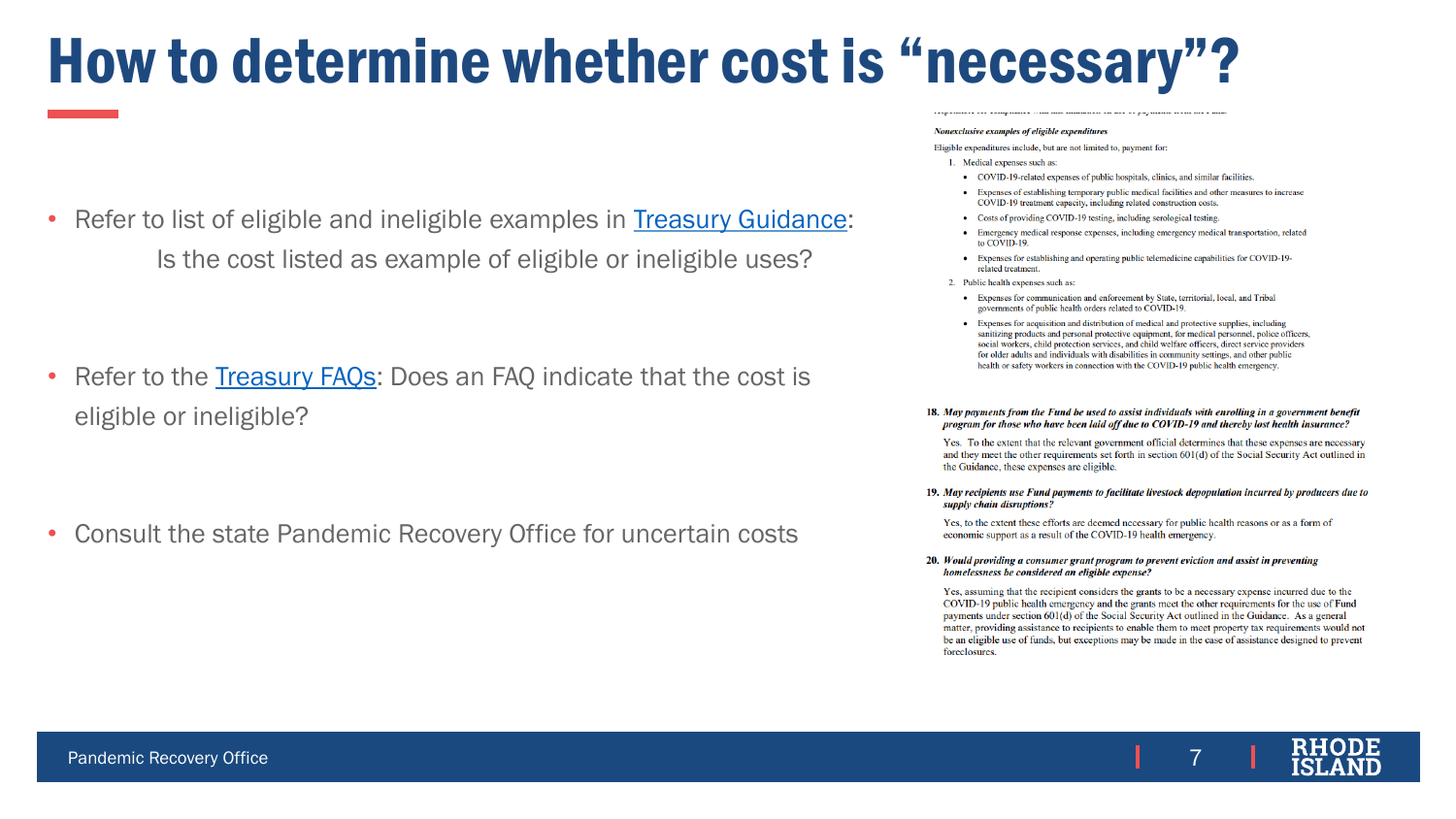# What Costs Are "Unbudgeted"?

CRF eligible costs must be "unbudgeted"

- Budget baseline
	- CARES Act baseline is the budget as it existed on March 27, 2020, i.e. the official budget in place at that date.
	- Treasury considers this budget to be the "spending baseline" for determining whether or not an expenditure satisfies the "unbudgeted" criterion.
- A cost is unbudgeted if it cannot be funded with an existing line item in the March 27 budget or the cost would be for a "substantially different use" from an existing line item in that budget
- This "spending baseline" carries forward, without an inflationary adjustment, when a government enters a new budget year.

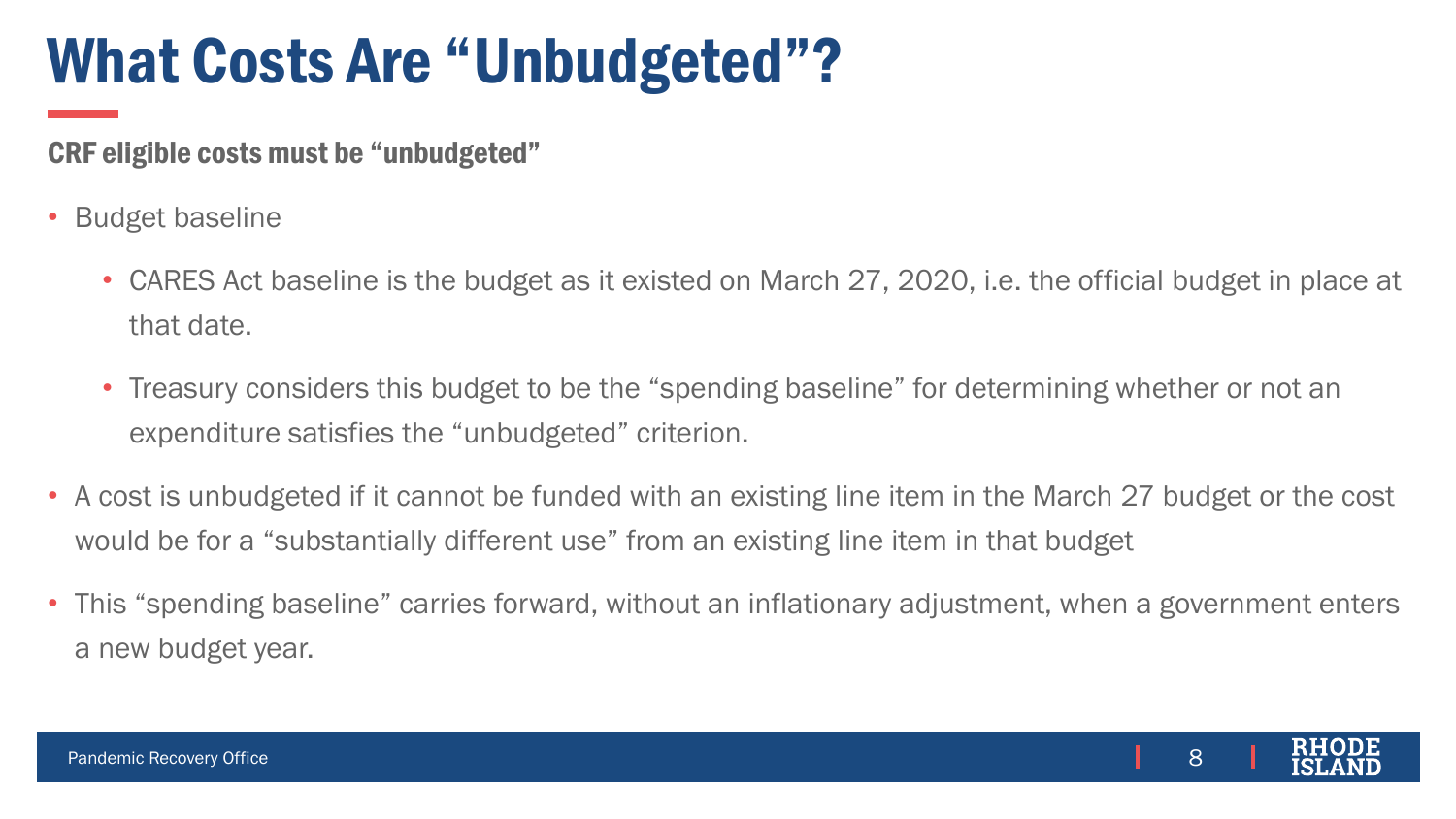### When are "Costs Incurred"?

#### CRF is only for costs incurred between 3/1/20 and 12/30/20. Deadline is 12/30, not 12/31!

- For a cost to be considered incurred between  $3/1/20$  and  $12/30/20$ , the goods or services paid for must:
	- Be received between 3/1/20 and 12/30/20 *and*
	- Need to be received between 3/1/20 and 12/30/20
- This rule applies to subrecipients of state, in addition to state
- Narrow exceptions for:
	- Uncontrollable vendor delay
	- Goods that need to be purchased in December in order to be able to be used in January
	- Goods purchased in bulk and delivered during by 12/30/20 if the bulk purchase is consistent with normal procurement practice, a portion of the goods will be used before 12/30/20, and tracking usage of goods is impractical

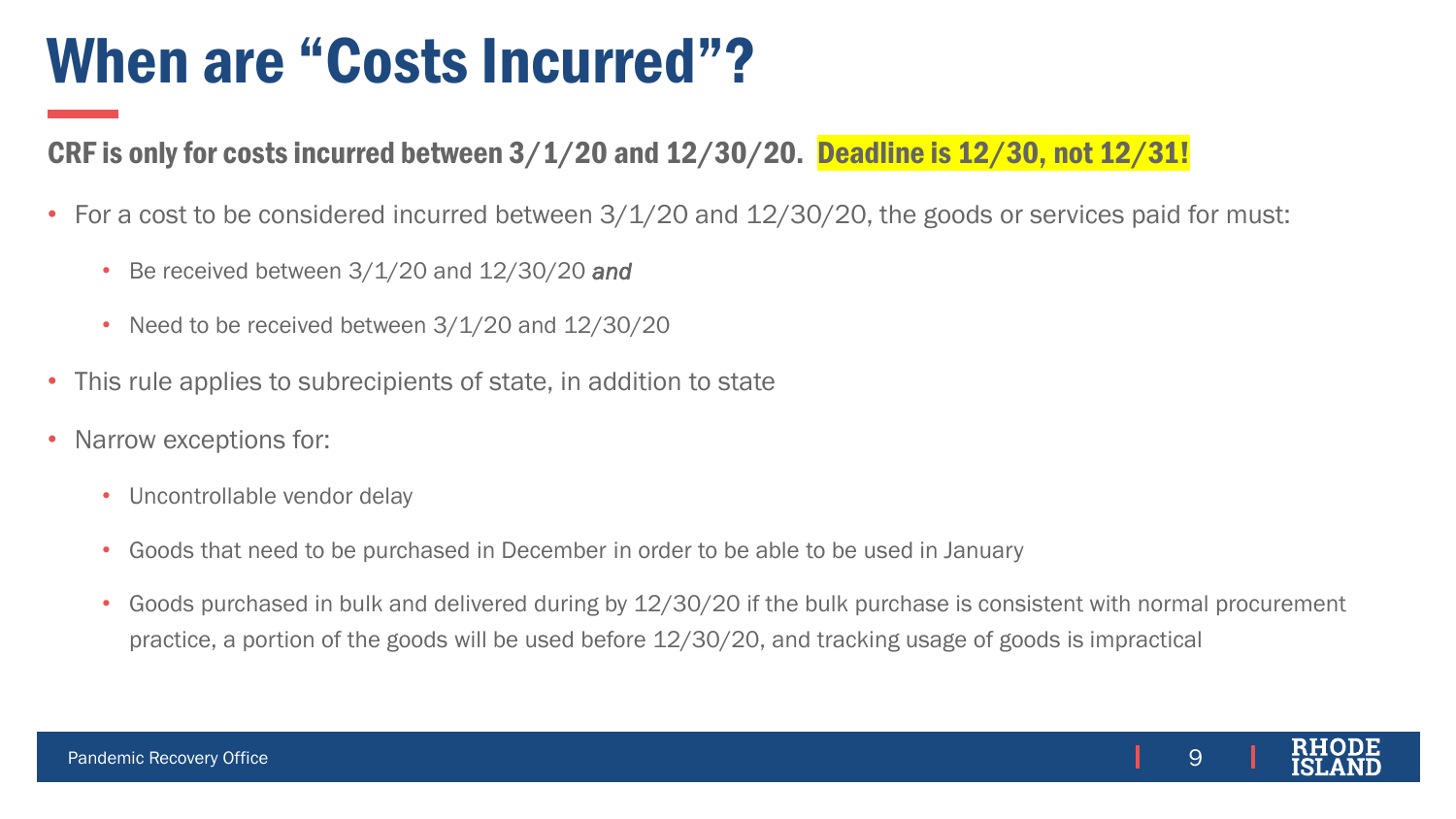## Coronavirus Relief Fund: Prohibited Uses

Any use must meet the three eligibility criteria. Some uses are specifically prohibited, including the following.

#### No Government Revenue Replacement

Funds may not be used to fill shortfalls in government revenue to cover expenditures that would not otherwise qualify.

Although a broad range of uses is allowed, revenue replacement is not a permissible use of Fund payments.

Funds cannot be used for costs that will be covered from another federal source, from insurance, or by donations.

Funds can cover the 25% local share of FEMA, but not the 75% covered by FEMA itself.

#### No Double Dipping No General Economic Development Uses

Broad-based economic development uses are not permitted.

Any assistance to businesses or individuals must be tailored to address business or employment interruptions caused by the pandemic.

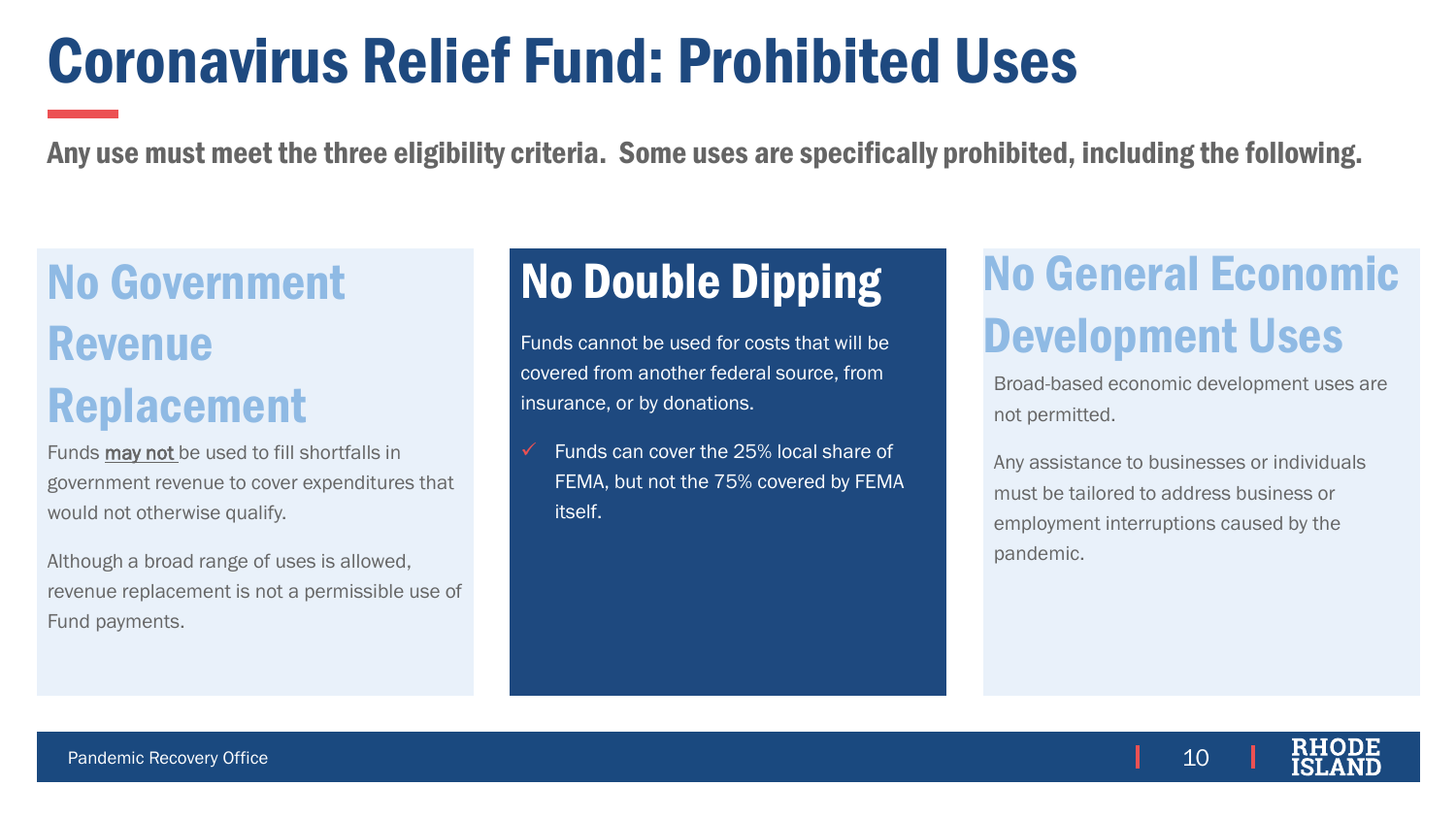### Other Prohibited Uses

#### Prohibited uses are listed in Treasury guidance and contained in Treasury FAQ answers

- Additional explicit prohibitions from Treasury Guidance:
	- Expenses for state share of Medicaid
	- Damages covered by insurance
	- Reimbursement to donors for donated items or services
	- Workforce bonuses other than hazard pay or overtime
	- Severance pay
	- Legal settlements
- Examples of implied prohibitions from Treasury FAQs:
	- Assistance to enable tax payments, except only in cases designed to prevent foreclosure (FAQs 20, 26)
	- Expenses to prepare for future pandemics (FAQ 41)
	- Capital projects that do not result in significant public health impact during the current public health emergency (FAQs 28, 36)

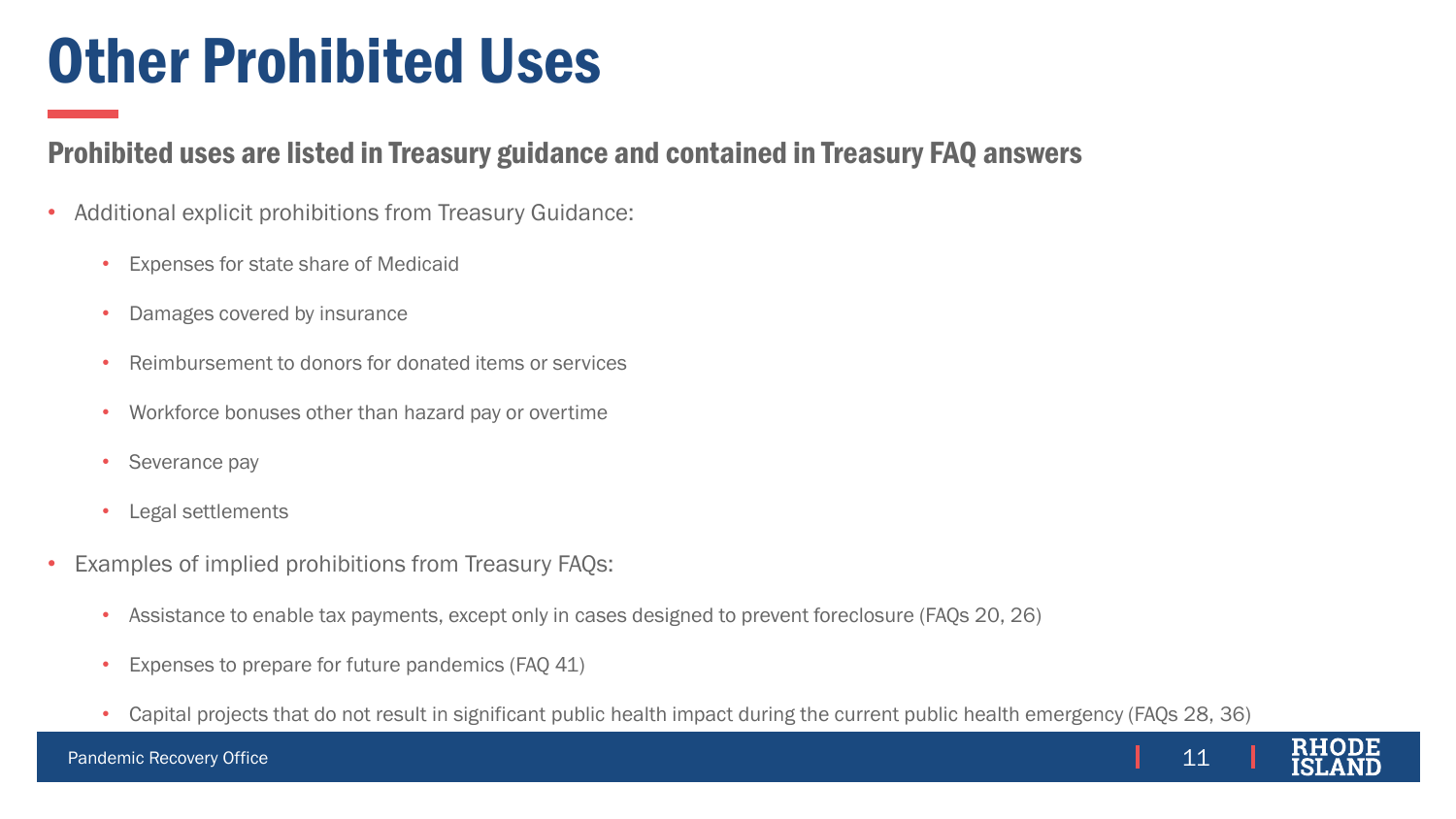# What payroll costs are eligible?

Payroll expenses must be (1) necessary, (2) unbudgeted, (3) incurred between 3/1 and 12/30, and (4) not covered by other federal sources. Payroll costs can fall into three main categories.

#### Public Safety & Public Health

As an administrative convenience, certain public safety & public health employees are presumed to be CRF eligible

New, previously unbudgeted hires who are exclusively dedicated to COVID-19 response are 100%

#### New COVID-19 Hires Employees Dedicated to COVID-19

Time of existing employees dedicated to mitigating or responding to the COVID-19 public health emergency can be CRF eligible, subject to documentation and other restrictions.

- Eligible costs include payroll, certain hazard pay and OT, and benefits, including costs of all types of leave, employee insurance, refitment, unemployment benefits plan, workers comp insurance, and FICA
	- Hazard pay is only eligible if it is COVID-19 related.
	- Across the board workforce bonuses or hazard pay is not allowed.

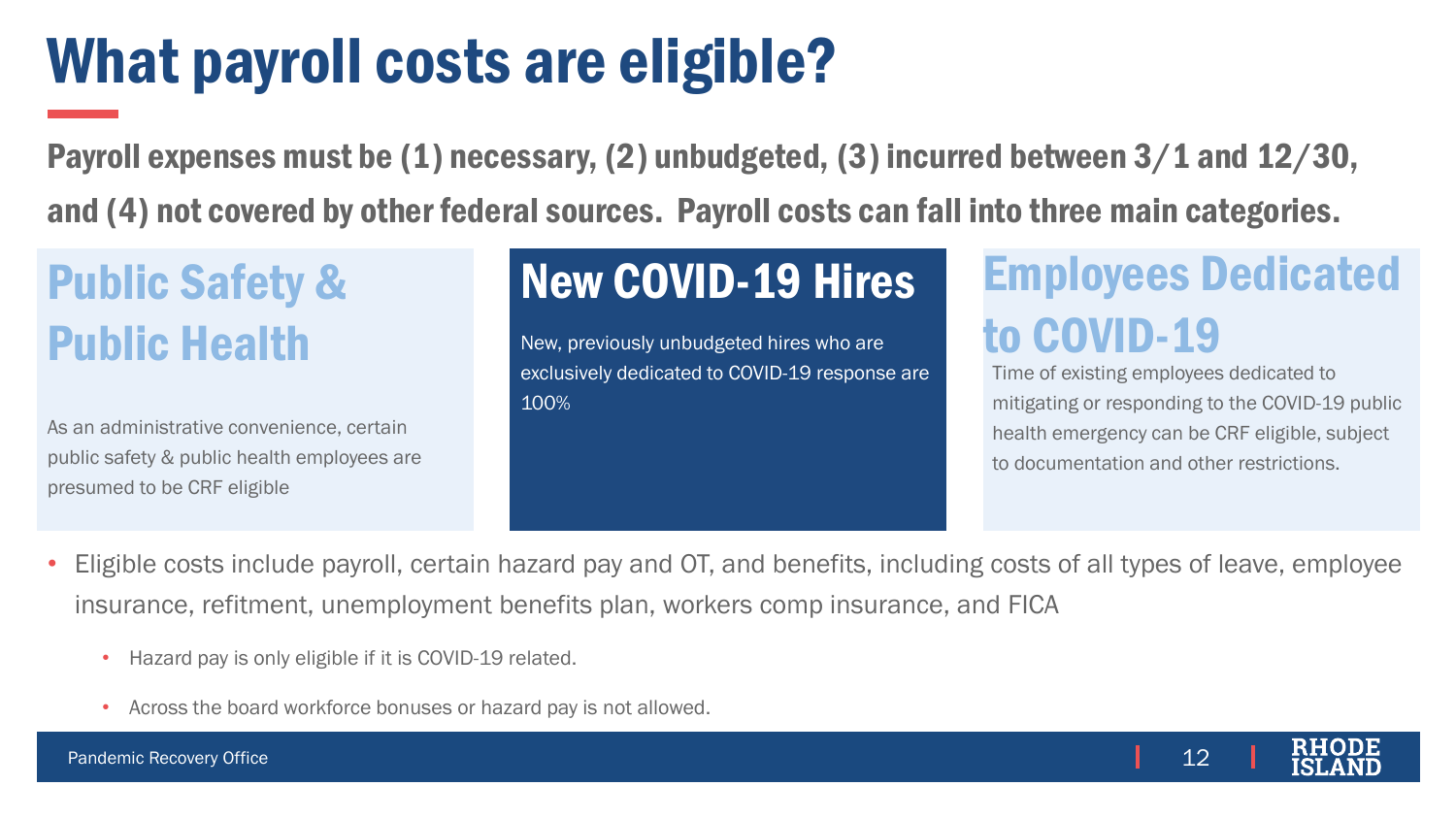#### Payroll Costs: Public Health and Public Safety Presumption

- As an administrative accommodation, a government may presume that certain public health and public safety employees are CRF eligible, unless the chief executive (or equivalent) of the relevant government determines that specific circumstances indicate otherwise
	- Public safety employees include police officers, firefighters, emergency medical responders, and those who directly support such employees such as dispatchers and supervisory personnel.
	- Public health employees include employees of public health directly engaged in matters related to public health and related supervisory and employees involved in providing medical and other health services to patients and supervisory personnel.
- 100% of presumed employees payroll and benefit costs can be covered, BUT municipalities cannot double dip and claim CRF and FEMA reimbursement for the same payroll/benefit costs
- Municipalities should clearly define the employees deemed "public safety" or "public health" employees consistent with the guidance.
- Records required: payroll, time, and human resource records to support costs incurred for these payroll expenses.

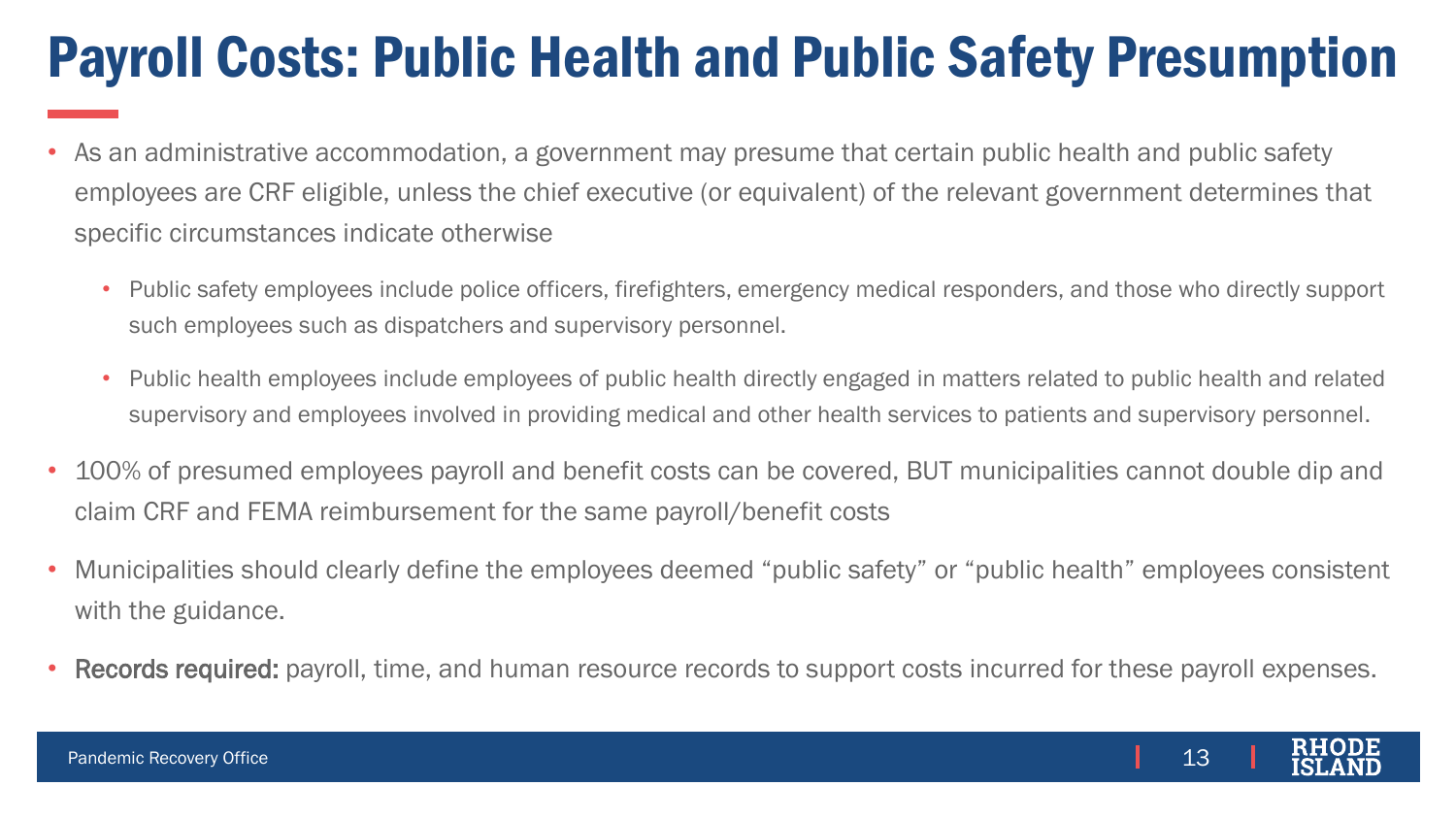# Payroll Costs: New, COVID-19 Employees

- This category covers new, unbudgeted hires who are exclusively dedicated mitigating or responding to the COVID-19 public health emergency.
- 100% of COVID-19 hires payroll and benefit costs can be covered, BUT municipalities cannot double dip and claim CRF and FEMA reimbursement for the same payroll/benefit costs
- Records required: payroll, time, and human resource records to support costs incurred for these payroll expenses and to substantiate that the employee's duties were 100% COVID-19 related.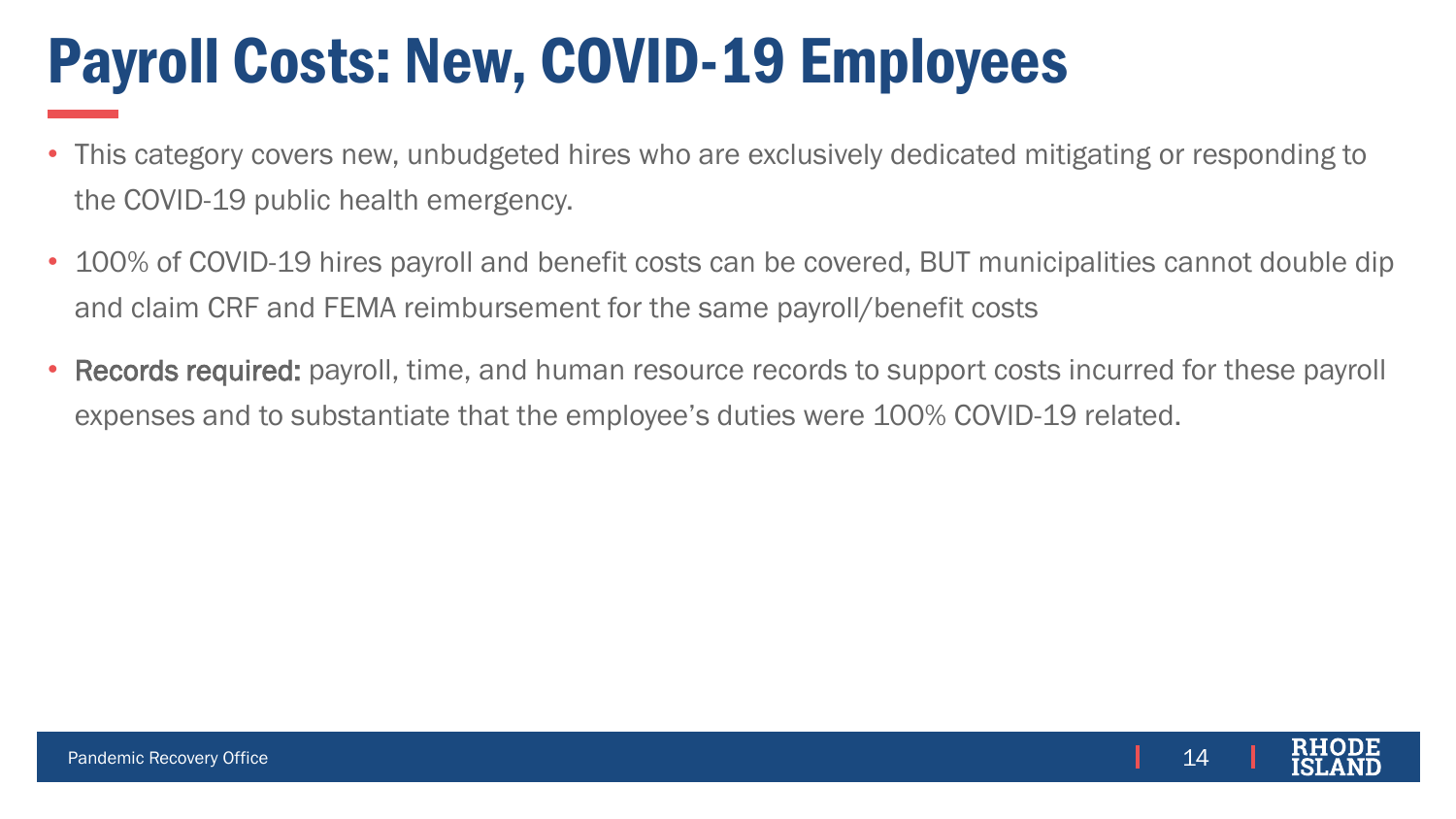# Payroll Costs: Existing Employees

- Employee time dedicated to mitigating or responding to the COVID-19 public health emergencies.
- Municipalities have two options on how to approach this within their agencies/department:
	- **Option 1:** Charge 100% of the payroll and benefits for employees who, for the relevant pay periods, are "substantially dedicated" to COVID-19 response. Treasury has not defined "substantially dedicated," but state has defined as 50% or more of time during relevant pay period.
	- *Required documentation:* documentation of the "substantially dedicated" conclusion with respect to its employees, e.g. time sheets and process for determining substantial dedication; payroll, time, and human resource records to support costs incurred for these payroll expenses
	- Option 2: Charge portion of payroll and benefits corresponding to employee time spent on COVID-19, regardless of whether employees were substantially dedicated.
	- *Required documentation:* payroll, time, and human resource records to support costs incurred for these payroll expenses, with documentation of the time spent on COVID-19 response

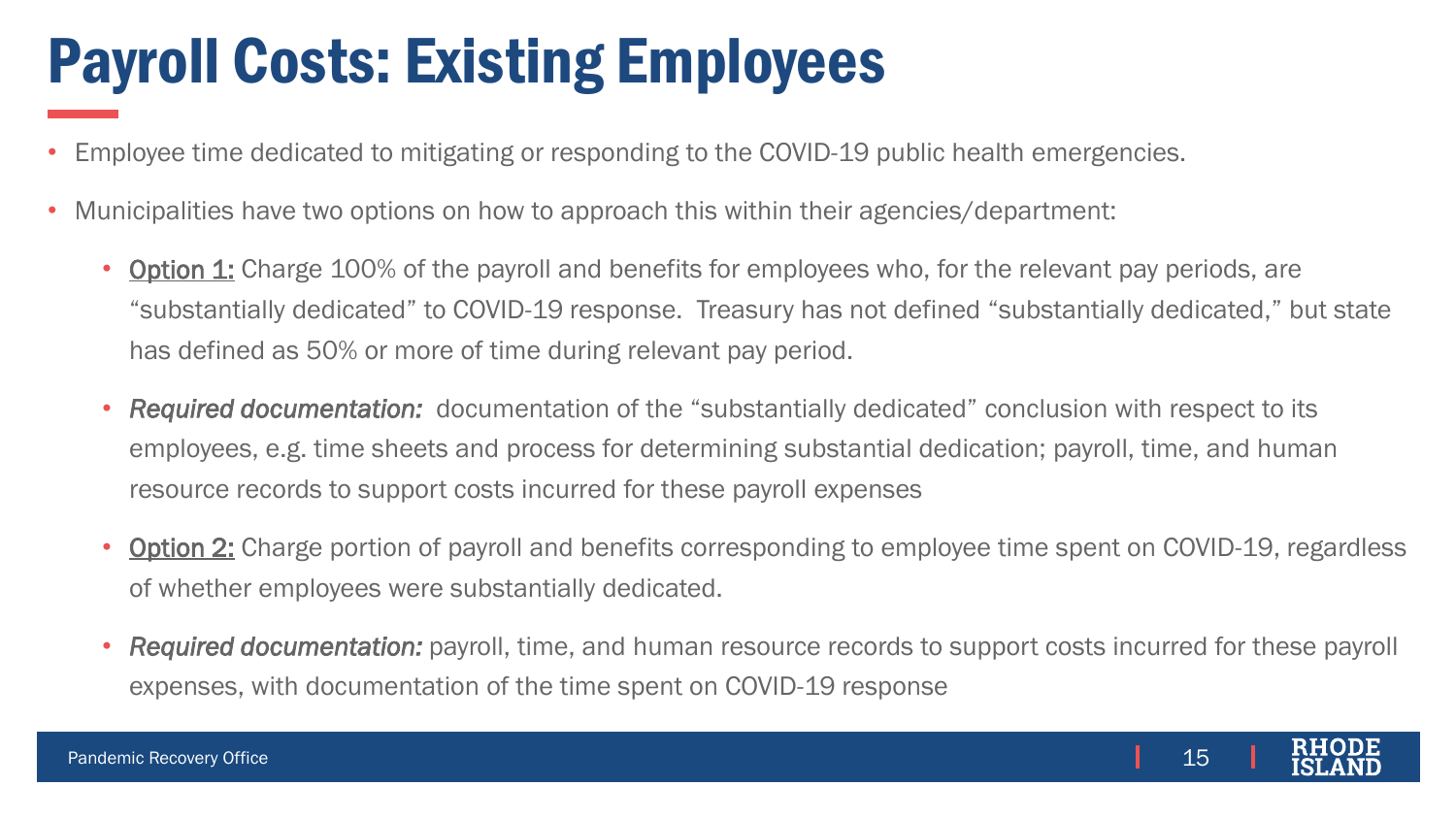#### Payroll Costs: Existing Employees – Examples

- Suppose an agency has Employee 1 who worked 60% of his time on COVID-19 and Employee 2 who spent 20% of her time on COVID-19. Agency has two options:
- Option 1:
	- Charge 100% of Employee 1's payroll and benefits to CRF because Employee 1 was "substantially dedicated" to COVID-19 response.
	- Charge 0% of Employee 2's time to CRF because agency is not portioning out Employee 1's time.
- Option 2:
	- Charge 60% of Employee 1's payroll and benefits to CRF.
	- Charge 20% of Employee 2's payroll and benefits to CRF.
- Agency must be consistent in choice between options throughout the entire CRF period.